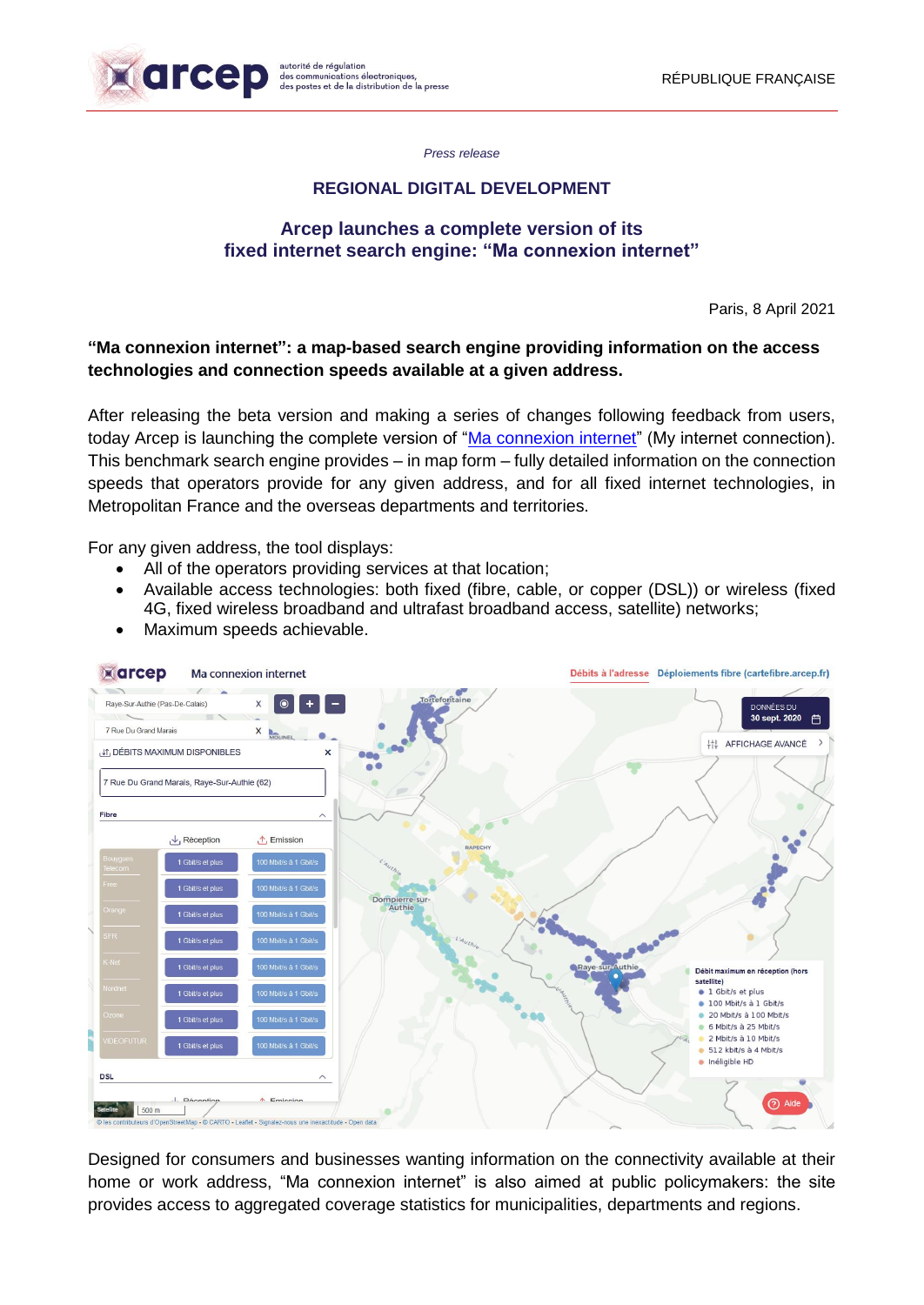

["Ma connexion internet"](https://maconnexioninternet.arcep.fr/) is an integral part of Arcep's data-driven approach to regulation: improving the information available to consumers, businesses and public policymakers, to give them the ability to make informed choices and so making the site a veritable regulatory instrument. In particular, this tool will enable local authorities to establish accurate diagnoses that will help them define and update their digital strategies.

## **Major developments since the start of beta testing: more complete data, more easily accessible open datasets and improved design**

The version being published today delivers:

- More complete data, more easily accessible open datasets: Arcep has added a number of local operators to its tool. Added to which it is publishing all available eligibility data on "Ma connexion internet" for the first time, including a list of every operator providing services at any given address. Data can be downloaded department by department.
- Better design: Arcep wanted to improve the quality of users' map browsing experience and the information's legibility, including on mobile. As a result, users can now access current and planned technical deployment maps (using the ["Carte fibre"](https://cartefibre.arcep.fr/) tool).

This version of "Ma connexion internet" incorporates updated information as of Q3 2020. Arcep is committed to providing more recent data, and to be providing quarterly updates by the end of the year.

**Press liaison Follow ARCEP Subscribe Anne-Lise Lucas [www.arcep.fr](http://www.arcep.fr/) [RSS](/feed/::www.arcep.fr:?eID=tx_rssforge&feedid=2&h=14df1) feed** [anne-lise.LUCAS@arcep.fr](mailto:anne-lise.LUCAS@arcep.fr) ● [@ARCEP](http://www.twitter.com/ARCEP) f [Facebook](https://www.facebook.com/arcep.fr) e-Newsletter Tel.: 01 40 47 71 37 **Tel.: 01 40 47 71 37 Tel.: 01 40 47 71 37 Mailing lists**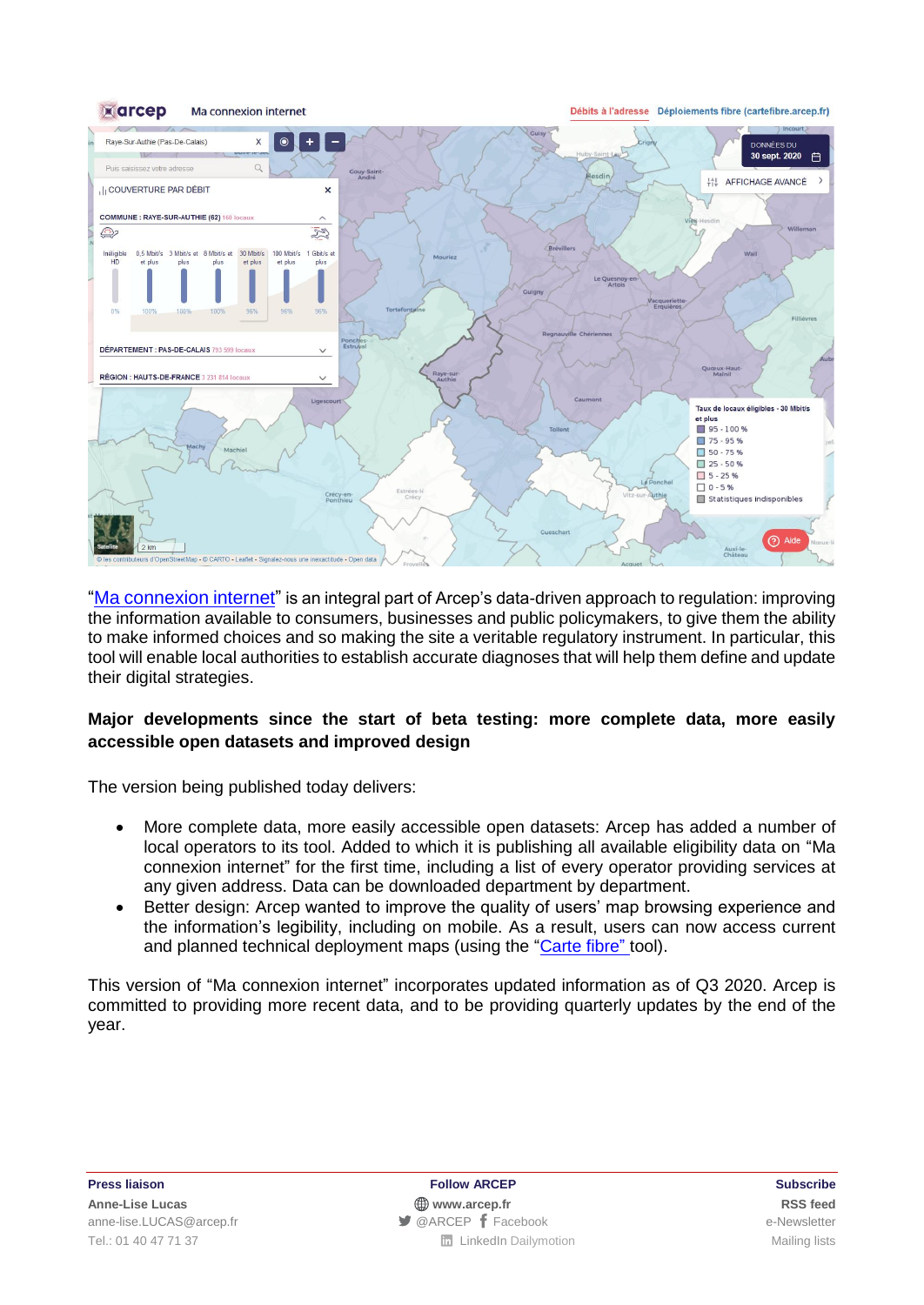Arcep devoted a great deal of effort to combining the geographical databases at it disposal as seamlessly as possible, and to create the most complete repository of premises and buildings across whole of France. This remains a complex undertaking, and one that falls largely outside the scope of the regulator's purview. Arcep chose to rely intially on operators' "enhanced prior information" data, specifically those geared to helping market deployed optical fibre networks, when they are available. This source is supplemented by land registry data and the national address database.

#### **Improving "Ma connexion internet": Arcep "keeping the bonnet open"**

In April 2020, Arcep launched the beta version of its tool, aware that further improvements were needed.

Arcep would like to thank the local authorities, prefectures, operators and data experts who answered the call for feedback when beta testing began. Today it is reiterating this call, to continue to work together on improving the tool. Working groups and interactive workshops will be held to further the process that Arcep is calling "keeping the bonnet open". To this end, Arcep has made all of the technical documentation on this tool available to anyone who is interested, [on a dedicated](https://www.arcep.fr/cartes-et-donnees/nos-cartes/ma-connexion-internet-documentation-technique.html) [page on](https://www.arcep.fr/cartes-et-donnees/nos-cartes/ma-connexion-internet-documentation-technique.html) its website.

#### **Arcep will also be publishing superfast broadband and decent broadband access eligibility statistics for each department**

In the coming days, for every department in France, Arcep will be publishing:

- Premises eligibility rates for each technology capable of supplying ultrafast broadband or decent broadband access;
- A breakdown of premises by the best available technology to supply superfast broadband or decent broadband access.

If all of the data were already available as open datasets, today they are being formatted to deliver "turnkey" information that aligns with the expectations of elected officials and regional digital development stakeholders.